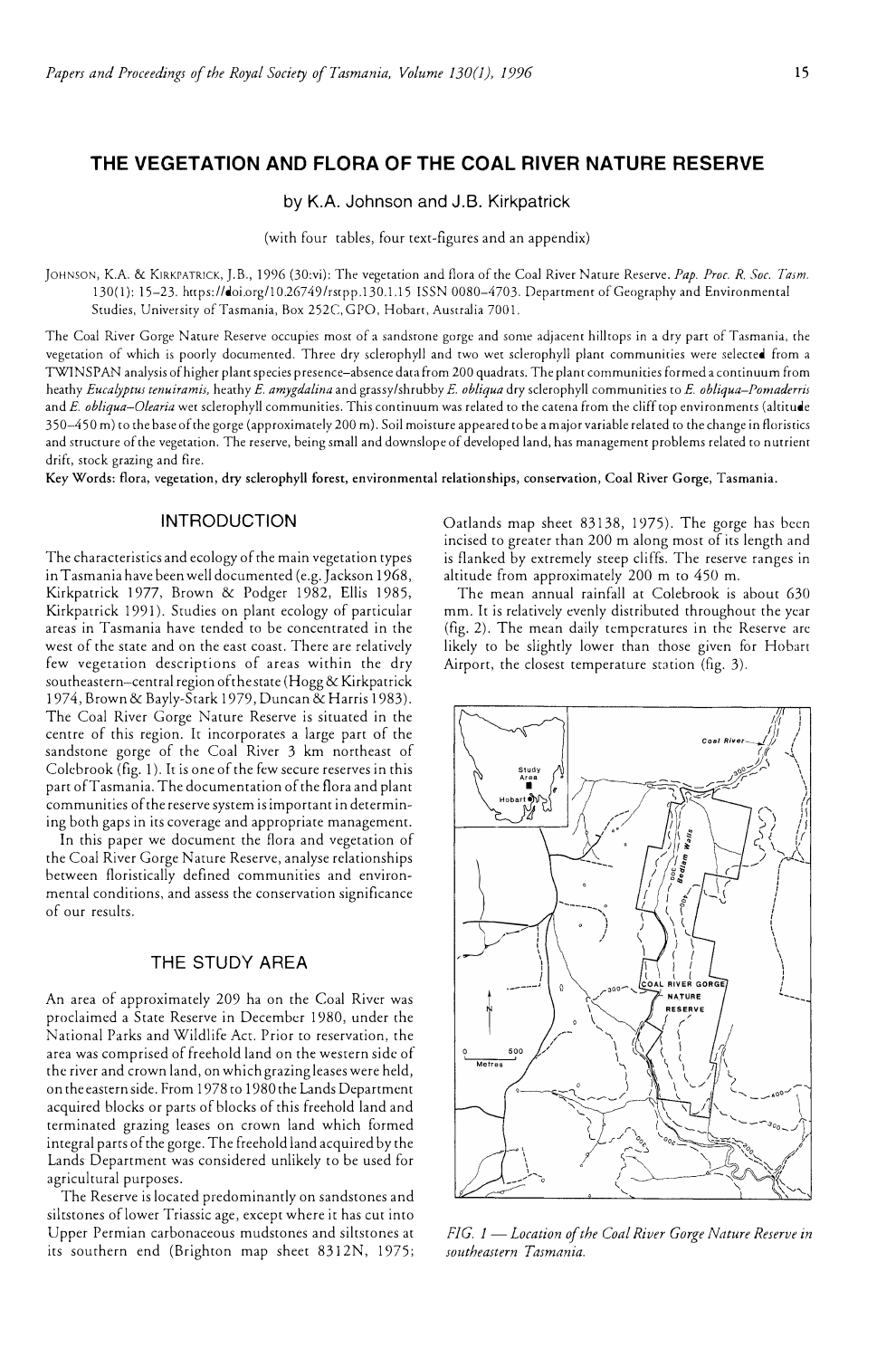

FIG. 2 – Mean monthly precipitation at Colebrook between 1974 and 1991. Source: Bureau of Meteorology, Hobart.

## **METHODS**

One hundred 5 x 5 m quadrats were located in a stratified random manner. This size was considered to be sufficient to characterise the floristic composition of the vegetation, when combined with Bitterlich Wedge measurements (Mueller-Dombois & Ellenberg 1974) for the taller component. The reserve was divided into four environments: cliff top (48 quadrats); eastern slopes (18 quadrats); western slopes (18 quadrats); base of gorge (16 quadrats). A grid was placed over an aerial photograph of the Reserve and a random numbers table (Kmietowicz & Yannoulis 1976) was used to establish sampling locations. A further 100 quadrats were subjectively located in areas deemed not sufficiently covered by the stratified random location of sites (fig. 4). Most sites were in the reserve, but 11 sites were located on adjacent private property. Vegetation sampling took place from June to August 1992.

A list of the observed vascular plant species was compiled for each quadrat, and the dominant tree and shrub species were recorded. Species names follow Buchanan (1995). The percentage cover of trees, shrubs, ferns, grasses, leaf litter and rocks, and the amount of bare ground at each site were noted, and the average heights of trees, shrubs and ferns were estimated. The Bitterlich Wedge method was used to gain an estimate of basal area of trees at each quadrat. This method includes all plants with stems at eye height.

Within each quadrat the aspect (determined by compass), degree of slope (determined by clinometer), drainage and topographical position (cliff top, cliff, alluvial slopes or valley) were recorded. A soil sample was collected at each site.

The pH of each soil sample was determined by the use of a CSIRO test kit. Each sample was tested three times, and the average of these readings was taken to be the pH of the sample. The percentage weight loss on ignition was determined for each soil sample by the method outlined in Walter (1974). The weight loss on ignition provides an indication of the organic content of the soil.

Communities were selected from a sorted table of floristic quadrat data produced by the polythetic divisive classificatory programme TWINSPAN (Hill 1979). Mean values and standard deviations were used to describe the following characteristics of the plant communities and their environments: total species richness in quadrats; exotic species richness; endemic species richness; pH; and percentage weight loss on ignition.



FIG. 3 - Mean daily temperatures from Hobart airport (approximately 50 km south of the Reserve) between 1944 and 1989. Source: Bureau of Meteorology, Hobart.

Aerial photograph interpretation, field observation and the quadrat data were used to produce a vegetation map that indicates the distribution of floristic communities.

Depending on the characteristics of the data, chi-squared, Students t-test or the Mann-Whitney U test (Siegel 1956) was used to test hypotheses. A community dissimilarity matrix (Bray-Curtis) was calculated using species presenceabsence data.

# **RESULTS AND DISCUSSION**

# The Flora

One hundred and eighty-five vascular plant taxa were recorded from the Reserve, including 21 trees, 13 ferns, 15 grasses, 44 shrubs, 70 herbs, 18 graminoids (Monocotyledonae not in the Poaceae), and four climbers/ scramblers (appendix). Twenty-nine exotic taxa and five Tasmanian endemic species formed part of this total. Species from the families Myrtaceae, Proteaceae, Asteraceae, Epacridaceae, Poaceae and Fabaceae dominate the flora. The list of species is incomplete, as collections took place at a time of the year when many taxa were not evident or identifiable to the species level.

### Vegetation

Of the recognised vascular plant communities in Tasmania (Kirkpatrick et al. 1995), the Coal River Gorge Nature Reserve contains Eucalyptus obliqua-Acacia dealbata-Olearia argophylla wet sclerophyll forest; E. obliqua-O. lirata-Pultenaea juniperina wet sclerophyll forest; inland Allocasuarina low forest; heathy E. amygdalina forest on sandstone; heathy E. tenuiramis forest; shrubby E. obliqua forest; Gonocarpus tetragynus-Stylidium graminifolium-Pteridium esculentum heath.

The vegetation map differentiates three dry sclerophyll and two wet sclerophyll communities (fig. 4). These plant communities are described by their dominant species, faithful species, species richness, the occurrence of exotic and endemic species, vegetation physiognomy and tree basal areas. Their structural and floristic characteristics are summarised in tables 1 and 2.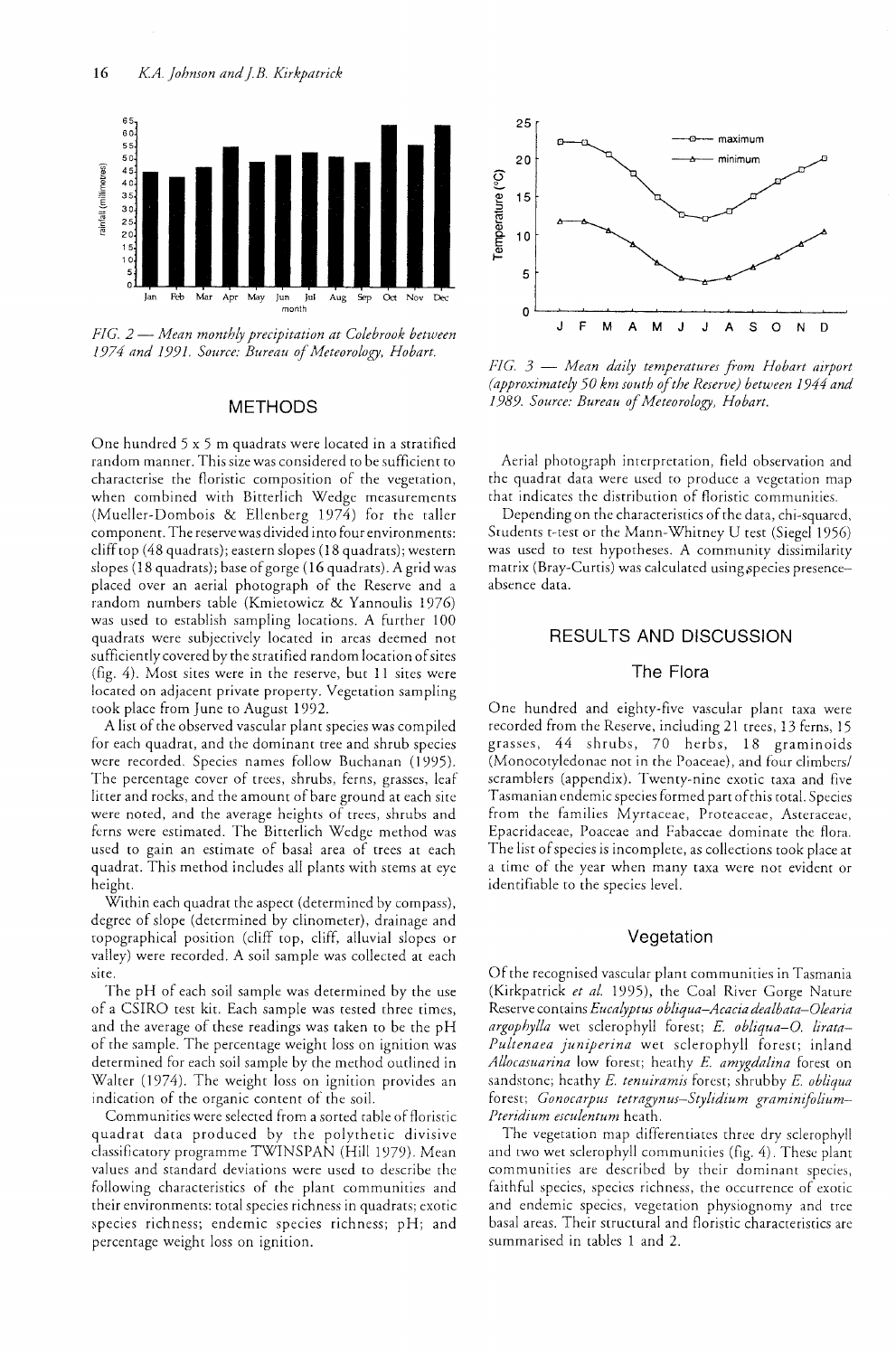

FIG. 4 – Location of sampling sites and plant communities in the Coal River Gorge Nature Reserve.

#### Group 000 - Heathy Eucalyptus tenuiramis forest

This dry sclerophyll community was found in 46 quadrats on the top of the eastern cliffs. It ranges in altitude from approximately 350 to 410 m. Mean tree height is 23 m (table 1). The total basal area is 30.37m<sup>2</sup>/ha, and the dominant tree species are E. tenuiramis and E. amygdalina (table 1). The heathy understorey is variably dominated or co-dominated by the shrubs Amperea xiphoclada, Aotus ericoides, Epacris impressa and Tetratheca labillardierei, the herb Stylidium graminifolium and the fern Pteridium esculentum.

Species richness is relatively high  $(x = 11.50, SD = 2.71)$ with only a small proportion of the species ( $x = 1\%$ ) being exotics. This community contains few endemic species  $(x=1\%)$ , but these occur in over two-thirds of the quadrats. Species faithful to this group are the shrubs *Pimelea linifolia*,

Dillwynia sericea and Hibbertia riparia, the herbs Petrorhagia prolifera and Goodenia lanata, and the parasitic climber Cassytha pubescens. The presence of Amperea xiphoclada and/or Aotus ericoides and the absence of Pultenaea juniperina generally discriminate the quadrats in this group from other quadrats. Among recognised communities the group best fits heathy E. tenuiramis forest (Kirkpatrick et al. 1995). However, there are also small areas of *Gonocarpus* tetragynus-Stylidium graminifolium-Pteridium esculentum heath (Kirkpatrick 1977) that floristically belong to this community.

### Group 001 - Heathy Eucalyptus amygdalina forest

This dry sclerophyll community was found in 32 quadrats located on the relatively level sites above the eastern cliff and adjacent to the surrounding farmland. It ranges in altitude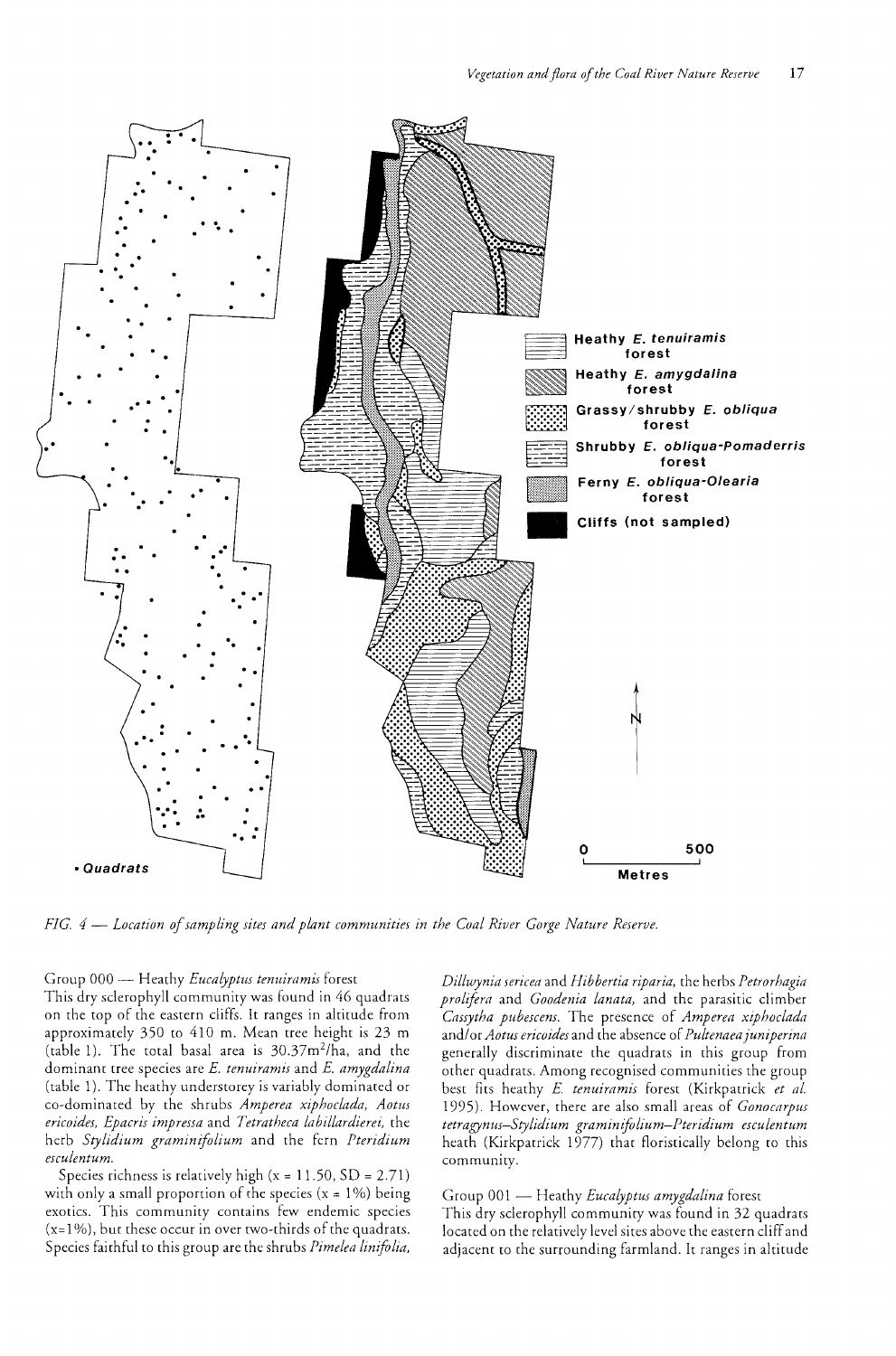|                                            | Community               |          |                |                |                |
|--------------------------------------------|-------------------------|----------|----------------|----------------|----------------|
|                                            | 000                     | 001      | 0 <sub>1</sub> | 10             | 11             |
| No. of quadrats                            | 46                      | 28       | 65             | 44             | 17             |
| Classification*                            | dsf                     | dsf      | dsf            | wsf            | wsf            |
| Mean % shrub cover                         | 40                      | 35       | 20             | 10             | &5             |
| Mean % fern cover                          | &5                      | $\leq$   | &5             | 10             | 30             |
| Mean % grass cover                         | &5                      | 20       | 25             | 5              | $\leq$ 5       |
| Mean % leaf litter                         | 50                      | 35       | 30             | 40             | 40             |
| Total tree basal area (m <sup>2</sup> /ha) | 30                      | 27       | 30             | 27             | 22             |
| <i>Eucalyptus tenuiramis</i> basal area    | 15                      | 5        | $\mathfrak z$  | $\leq$ 1       |                |
| <i>E. amygdalina</i> basal area            | 9                       | 12       | 3              | $\leq$ 1       |                |
| <i>E. obliqua</i> basal area               | $\overline{3}$          | 6        | 13             | 15             | 6              |
| E. viminalis basal area                    | $\leq 1$                | 1        | $\overline{3}$ | $\overline{2}$ | $\leq$ 1       |
| E. globulus basal area                     | $\leq$ 1                | $\leq$ 1 | 1.5            | $\leq$ 1       | $\leq$ 1       |
| <i>Acacia dealbata</i> basal area          |                         |          | $\mathbf{1}$   | 1.5            | $\overline{2}$ |
| <i>A. melanoxylon</i> basal area           |                         |          | $\leq$ 1       | $\mathbf{1}$   | 1.5            |
| <i>Pomaderris apetala</i> basal area       |                         |          |                | $\overline{2}$ | 5              |
| Olearia argophylla basal area              |                         |          |                | $\leq$ 1       | $\overline{4}$ |
| Dead tree basal area                       | $\overline{\mathbf{3}}$ | 4        | 4.5            | 5              | 5              |
| Mean tree height (m)                       | 23                      | 24       | 23             | 30             | 32             |
| Mean shrub height (m)                      | 0.5                     | 0.4      | 0.7            | 1.1            | 1.4            |
| Mean fern height (m)                       | 0.8                     | 0.7      | 0.8            | 1.2            | 0.6            |
| Mean % exotics in quadrats                 | 1                       | 4        | 10             | 7              | 1              |
| % quadrats with exotics                    | 9                       | 36       | 57             | 30             | 6              |
| Mean % endemics in quadrats                | $\mathbf{I}$            | 8        | 3              | $\overline{2}$ | 1              |
| $\%$ quadrats with endemics                | 67                      | 68       | 25             | 18             | 6              |
| Mean tree species richness                 | 2.30                    | 2.00     | 1.85           | 2.32           | 2.29           |
| Mean fern species richness                 | 0.74                    | 0.46     | 0.65           | 1.25           | 2.18           |
| Mean shrub species richness                | 5.83                    | 4.18     | 2.17           | 1.25           | 0.94           |
| Mean grass species richness                | 0.50                    | 1.82     | 1.97           | 0.82           | 0.12           |
| Mean herb species richness                 | 1.76                    | 2.64     | 3.83           | 2.48           | 0.59           |
| Mean graminoid species richness            | 0.33                    | 0.79     | 0.69           | 0.20           | 0.00           |
| Mean species richness                      | 11.50                   | 11.89    | 11.15          | 8.32           | 6.12           |
| Standard deviation species richness        | 2.71                    | 3.27     | 4.40           | 3.35           | 2.06           |
|                                            |                         |          |                |                |                |

TABLE 1 Structural and dominance variables for plant communities

\* dsf = dry sclerophyll forest, wsf = wet sclerophyll forest.

from approximately 350 to 450 m. Mean tree height is 24 m (table 1). The total basal area is 27.85m<sup>2</sup>/ha, not significantly different to that of the heathy E. tenuiramis community. E. amygdalina is the dominant tree species, with E. tenuiramis and E. obliqua also being prominent (table 1). The heathy understorey is dominated by the shrubs Epacris impressa, Pultenaea juniperina, Tetratheca labillardierei and Acacia dealbata, the herbs Gonocarpus tetragynus and Stylidium graminifolium, and the grass Poa

Species richness is relatively high  $(x = 11.89, SD = 3.27)$ with only a small proportion of species  $(x = 4\%)$  being exotic. In comparison to community 000, the exotics occur in a relatively large proportion of quadrats (36%). The mean percentage of endemics in quadrats  $(x=8\%)$  is higher than that found in any of the other communities.

Species faithful to this group are the shrub Acrotriche serrulata, the herbs Gonocarpus humilis, Viola hederacea and Brachyscome aculeata, and the graminoids Schoenus apogon and Diplarrena moraea. The quadrats in this community are generally separated from the other quadrats by the presence of Pultenaea juniperina and the absence of Cassinia aculeata, Aotus ericoides, Amperea xiphoclada, Geranium spp., Oxalis perennans and Senecio linearifolius. This community fits within the heathy E. amygdalina forest on sandstone of Duncan & Brown (1985).

Group 01 — Grassy/shrubby *Eucalyptus obliqua* forest This dry sclerophyll community was found in 65 quadrats located mostly on the colluvial slopes around the southern end of the Reserve and within the drainage channel running across the northern end. Small pockets are also located along the cliffs within the gorge. It ranges in altitude from approximately 200 to 470 m. Tree height averages 23 m (table 1) E. obliqua is the dominant tree species, and E. viminalis, E. tenuiramis and E. amygdalina all occur as subdominants in fairly even proportions (table 1). The total basal area is 28.69m<sup>2</sup>/ha, not significantly different to those of the heathy E. tenuiramis and heathy E. amygdalina communities. The understorey is dominated by the shrub Cassinia aculeata, the herb Geranium spp., the graminoid Lomandra longifolia and the grass Poa spp.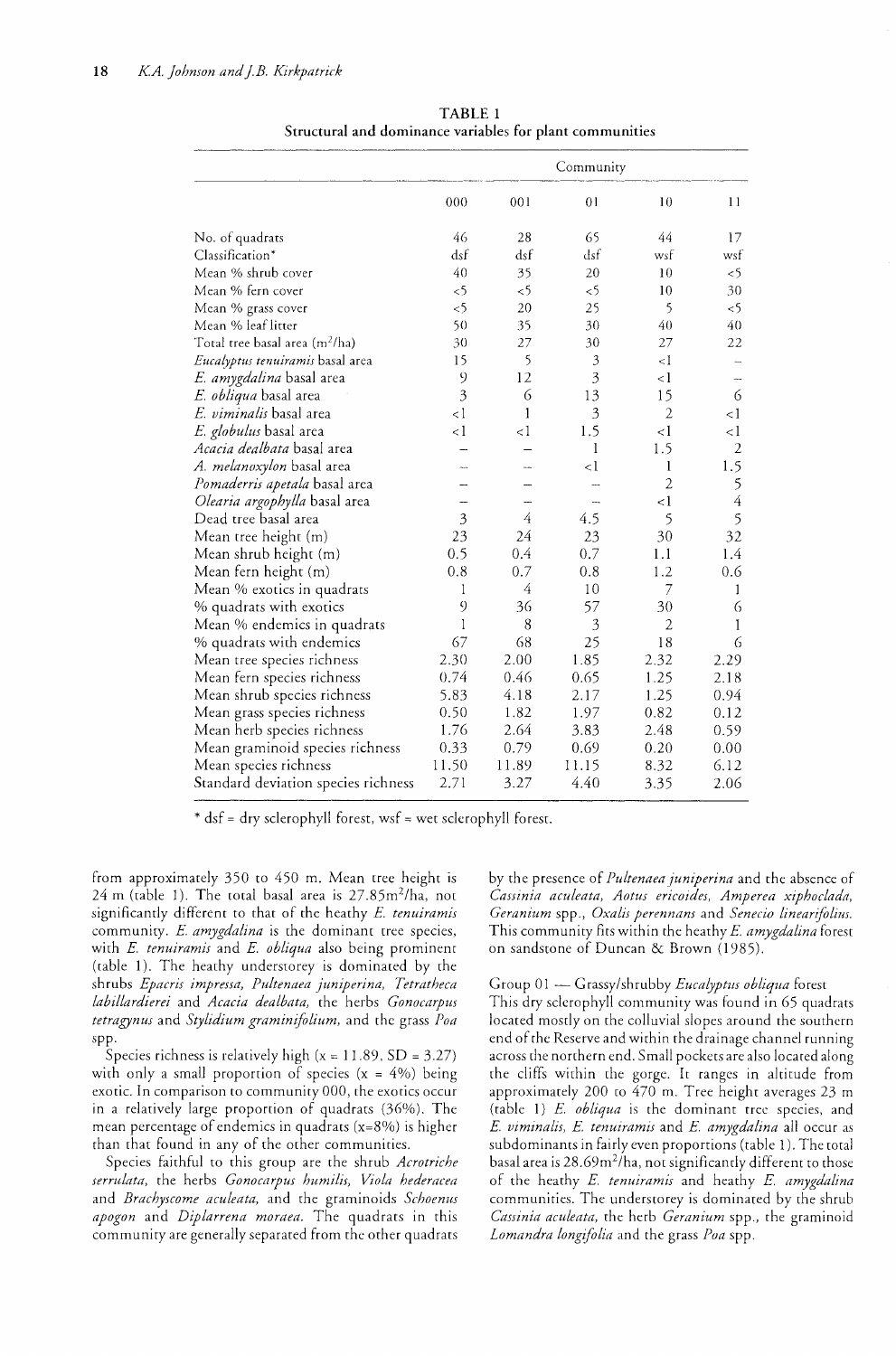Species richness is relatively high ( $x = 11.15$ , SD = 4.40) and is very similar to that of the other dry sclerophyll communities (000 and 001). This community contains a greater proportion of exotic species ( $x = 10\%$ ) than any of the other groups and the exotic species are spread throughout a greater proportion of quadrats (57%). It contains relatively few endemics.

Species faithful to this group are the shrubs Indigofera australis, Olearia viscosa, Rubus parvifolius and Lissanthe strigosa, the herbs Drosera sp., Geranium spp., Corybas sp., Carpobrotus rossii, Hypericum gramineum, Scleranthus biflorus, Craspedia glauca, Daucus carota, Lagenifera huegelii, Plantago varia and Leptorhynchos squamatus, and the grass Themeda triandra. This community may generally be separated from the others by an occurrence of a combination of species, including at least one from Cassinia aculeata, Geranium spp., Oxalis perennans and Plantago varia, plus at least one from Lomandra longifolia, Wahlenbergia sp., Aira caryophyllea and Exocarpos cupressiformis. These species alone do not sufficiently discriminate this community from the others and, thus, the absences of Amperea xiphoclada, Aotus ericoides, Bossiaea cinerea and Polystichum proliferum are also an important feature.

From within community 01, three subcommunities may be differentiated. One is characterised by Senecio linearifolius and Olearia lirata. A second is characterised by Exocarpos cupressiformis, Plantago varia and Aira caryophyllea. A third is dominated by Allocasuarina verticillata, with an understorey of Lomandra longifolia and grass species. This latter subcommunity is confined to a small pocket on a northwest facing cliff at the southern end. It falls within the inland *Allocasuarina* low forest of Duncan & Brown (1985), whereas the remainder of community 01 falls within their shrubby Eucalyptus obliqua forest.

#### Group 10 - Eucalyptus obliqua-Pomaderris apetala wet sclerophyll forest

This wet sclerophyll community was found in 44 quadrats. These were located along the colluvial slopes within the gorge. It is situated predominantly below an altitude of 300 m. Mean tree height is 30 m, taller than the previous communities (table 1). The total tree basal area is 26.71 m<sup>2</sup>/ha, slightly lower than that of the communities described previously. There are many standing dead trees (table 1). E. obliqua, Pomaderris apetala and Acacia dealbata are the dominant tree species, with the former constituting the tallest stratum. The understorey is dominated by the herb Senecio linearifolius, the fern Pteridium esculentum and the grass Poa spp.

Species richness is generally lower ( $x = 8.32$ , SD = 3.35) than that observed within the dry sclerophyll communities, and the proportion of exotic species in quadrats  $(x = 7\%)$ is similar to that of communities 000 and 01. The proportion of endemic species is relatively low  $(x = 2\%)$ , and they occur in a relatively low proportion of quadrats  $(18\%)$ .

Species faithful to this community are the shrubs Acacia verniciflua, Rosa rubiginosa and Olearia phlogopappa, the herbs Lagenifera stipitata, Ranunculus lappaceus, Plantago major and Senecio jacobaea, the climber Clematis aristata and the graminoids Lepidosperma laterale and Juncus pallidus. The quadrats in this group are generally distinguished from other quadrats by the presences either of *Pomaderris* apetala and/or Polystichum proliferum, or of Pteridium esculentum and/or Poa spp., and an absence of *Dicksonia* 

antarctica, Lomandra longifolia, Exocarpos cupressiformis, Aira caryophyllea and Plantago varia. This community falls within the Eucalyptus obliqua-Olearia lirata-Pultenaea juniperina wet sclerophyll forest of Kirkpatrick et al. (1988).

### Group 11 - Eucalyptus obliqua-Olearia argophylla wet sclerophyll forest

This wet sclerophyll community is located predominantly along the Coal River and occurred in 17 quadrats. It is situated below an altitude of 260 m. The mean tree height is 32 m, the tallest for any community (table 1). The total basal area (x = 22.60, SD = 8.04) for this community is considerably smaller than those previously observed. There are many standing dead trees (table 1). The dominant tree is E. obliqua. Pomaderris apetala and Olearia argophylla dominate the second stratum. The understorey is dominated by the shrub Coprosma quadrifida and the ferns Dicksonia antarctica and Polystichum proliferum. Dicksonia antarctica is the only species faithful to this group.

This community exhibits the lowest species richness  $(x = 6.12, SD = 2.06)$ , a low proportion of exotic species  $(x = 1\%)$  and a low proportion of endemics (1%). This group may generally be differentiated from the other communities by the presence of Dicksonia antarctica and/ or at least two species from Coprosma quadrifida, Olearia argophylla, Polystichum proliferum and Pomaderris apetala. Also the absence of Poa spp., Acaena novae-zelandiae, Viola *hederacea* and *Geranium* spp. are diagnostic. This community falls within the *E. obliqua-Acacia dealbata-Olearia argophylla* wet sclerophyll forest of Kirkpatrick et *at.* (1

The dry sclerophyll communities from the Reserve are similar in structure and floristics to those described from sandstone elsewhere in the Southern Midlands and Derwent Valley (Hogg & Kirkpatrick 1974, Duncan & Brown 1985). The wet sclerophyll forest communities clearly belong to types widespread in Tasmania (Kirkpatrick et al. 1988).

#### **Community Relationships**

Vascular plant species richness exhibits a trend from high values in the dry sclerophyll communities to relatively low values in the wet sclerophyll communities (table 1). This trend is also shown in shrub species richness. Fern species richness shows the reverse trend. Tree species richness exhibits little variation, except that it declines slightly in the grassy/shrubby E. obliqua community, and graminoid richness is greatest in the heathy E. amygdalina and grassy/ shrubby Eucalyptus obliqua communities. Grass and herb species richness are greatest in the grassy/shrubby *E. obliqua* community.

The heathy E. tenuiramis community and the ferny E. obliqua-Olearia community are the most dissimilar communities in the Reserve (table 3). The heathy E. tenuiramis and the heathy E. amygdalina communities are the most similar communities. The heathy E. amygdalina community and grassy/shrubby E. obliqua community are the next most similar groups. As could be expected, communities occurring in adjacency exhibit a higher degree of floristic similarity with each other than with those more distant, indicating an easily observable continuum of variation related to topographic position.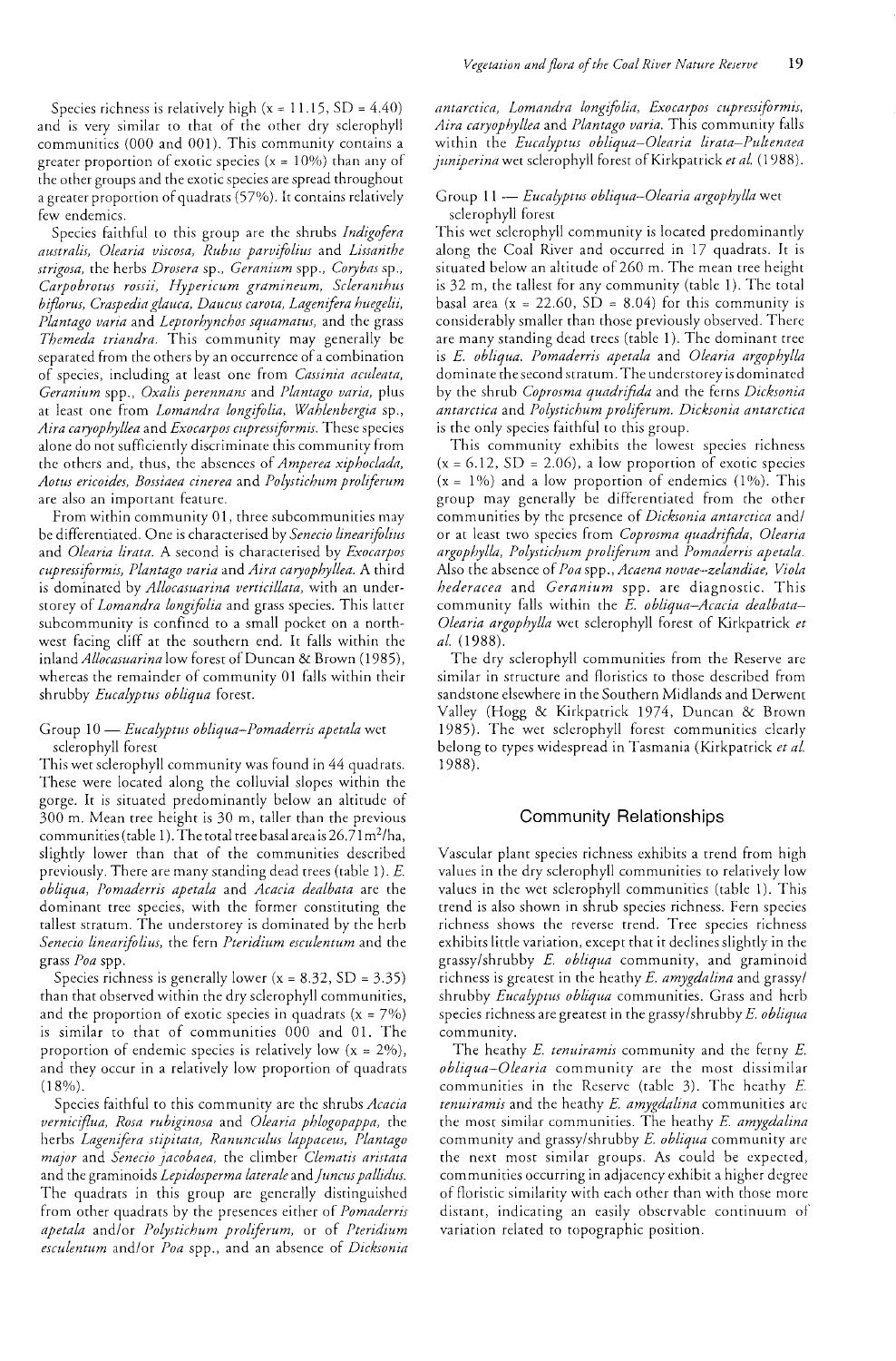| TWINSPAN group <sup>†</sup><br>Number of quadrats | 000<br>46      | 001<br>28      | 01<br>65                | 10<br>44 | 11<br>17 |
|---------------------------------------------------|----------------|----------------|-------------------------|----------|----------|
|                                                   |                |                |                         |          |          |
| Amperea xiphoclada                                | 93.48          | 21.43          | 1.54                    |          |          |
| Epacris impressa                                  | 91.30          | 57.14          | 12.31                   |          |          |
| Aotus ericoides<br>Pteridium esculentum           | 86.96<br>73.91 | 17.86<br>46.43 | $\overline{a}$<br>61.54 | 68.18    | 17.65    |
| Stylidium graminifolium                           | 67.39          | 57.14          | 35.38                   | 4.55     |          |
| Banksia marginata                                 | 54.35          | 21.43          | 6.15                    |          |          |
| Eucalyptus tenuiramis                             | 47.83          | 21.43          | 6.15                    | 2.27     |          |
| Bossiaea cinerea                                  | 34.78          | 7.14           | $\overline{a}$          |          |          |
| Leucopogon collinus                               | 32.61          | 7.14           | i.                      |          |          |
| Daviesia ulicifolia                               | 28.26          | 25.00          | 6.15                    |          |          |
| Oxylobium ellipticum                              | 23.91          | 14.29          | 1.54                    |          |          |
| Leucopogon ericoides                              | 21.74          | 10.71          |                         |          |          |
| Astroloma pinifolium                              | 21.74          | 10.71          |                         |          |          |
| Exocarpos cupressiformis                          | 19.57          | 14.29          | 18.46                   |          |          |
| Leptospermum scoparium                            | 17.39          | 3.57           | 3.08                    |          |          |
| Leucopogon virgatus                               | 13.04          | 3.57           | 1.54                    |          |          |
| Poa spp.                                          | 36.96          | 85.71          | 80.00                   | 54.55    | 5.88     |
| Tetratheca labillardierei                         | 78.26          | 85.71          | 10.77                   |          |          |
| Pultenaea juniperina                              | 8.70           | 71.43          | 20.00                   |          |          |
| Acacia dealbata                                   | 39.13          | 64.29          | 60.00                   | 31.82    | 23.53    |
| Gonocarpus tetragynus                             | 54.35          | 64.29          | 24.62                   | 4.55     |          |
| Eucalyptus amygdalina                             | 23.91          | 50.00          | 4.62                    |          |          |
| Pterostylis spp.                                  | 28.26          | 50.00<br>32.14 | 16.92<br>7.69           | 2.27     |          |
| Helichrysum scorpioides<br>Dianella tasmanica     | 28.26          | 32.14          | 15.38                   |          |          |
| Aira caryophyllea                                 | 4.35           | 28.57          | 26.15                   |          |          |
| Lomatia tinctoria                                 | 4.35           | 21.43          | 9.23                    |          |          |
| Pimelea humilis                                   | 10.87          | 17.86          | 12.31                   |          |          |
| Dichelachne spp.                                  | $\overline{a}$ | 17.86          | 1.54                    |          |          |
| Stipa spp.                                        |                | 14.29          | 10.77                   | 2.27     |          |
| Goodenia ovata                                    | 4.35           | 10.71          | 7.69                    |          |          |
| Acrotriche serrulata                              |                | 10.71          |                         |          |          |
| Gnaphalium collinum                               |                | 10.71          | 7.69                    | 4.55     |          |
| Cassinia aculeata                                 | 2.17           | 7.14           | 49.23                   | 11.36    |          |
| Lomandra longifolia                               | 4.35           | 39.29          | 46.15                   |          |          |
| Geranium spp.                                     |                | -              | 36.92                   | 20.45    |          |
| Eucalyptus obliqua                                | 10.87          | 17.86          | 26.15                   | 15.91    |          |
| Viola hederacea                                   |                | 3.57           | 23.08                   | 22.73    |          |
| Wahlenbergia sp.                                  | 6.52           | 3.57           | 21.54                   |          |          |
| Plantago varia                                    |                |                | 21.54                   |          |          |
| Oxalis perennans<br>Danthonia spp.                | 6.52           |                | 21.54                   | 4.55     |          |
| Anthoxanthum odoratum                             |                | 3.57<br>7.14   | 13.85                   |          |          |
| Senecio sp.                                       |                |                | 13.85<br>13.85          | 6.82     | 11.76    |
| Hypochoeris radicata                              |                | 3.57           | 12.31                   | 6.82     |          |
| Senecio lautus                                    |                |                | 12.31                   |          |          |
| Olearia lirata                                    |                |                | 23.08                   | 59.09    | 23.53    |
| Senecio linearifolius                             |                |                | 29.23                   | 47.73    | 11.76    |
| Acaena novae–zelandiae                            |                |                | 9.23                    | 29.55    |          |
| Hydrocotyle hirta                                 |                | 3.57           | 4.62                    | 20.45    | 5.88     |
| Acacia melanoxylon                                | 6.52           |                | 6.15                    | 15.91    | 5.88     |
| Galium australe                                   |                |                | 6.15                    | 11.36    | 5.88     |
| Pimelea drupacea                                  |                |                |                         | 11.36    | 5.88     |
| Polystichum proliferum                            |                |                |                         | 40.91    | 94.12    |
| Olearia argophylla                                |                |                | 1.54                    | 11.36    | 76.47    |
| Pomaderris apetala                                |                |                | 7.69                    | 65.91    | 70.59    |
| Coprosma quadrifida                               |                |                | 3.08                    | 18.18    | 58.82    |
| Dicksonia antarctica                              |                |                |                         |          | 52.94    |
| Hymenophyllum cupressiforme                       |                |                |                         | 2.27     | 17.65    |
| Phymatosorus pustulatus                           |                |                |                         | 2.27     | 17.65    |
| Stellaria flaccida                                |                |                |                         | 11.36    | 17.65    |
| Australina pusilla                                |                |                | 1.54                    | 4.55     | 11.76    |
| Blechnum wattsii                                  |                |                |                         |          | 11.76    |
| Dichondra repens                                  |                |                | 1.54                    | 6.82     | 11.76    |
| Pittosporum bicolor                               |                |                |                         | 2.27     | 11.76    |

TABLE<sub>2</sub> Percentage frequency of species by group\*

in more than 100/0 of the quadrats in anyone group.

their abundance within the group within which they are mostabundant.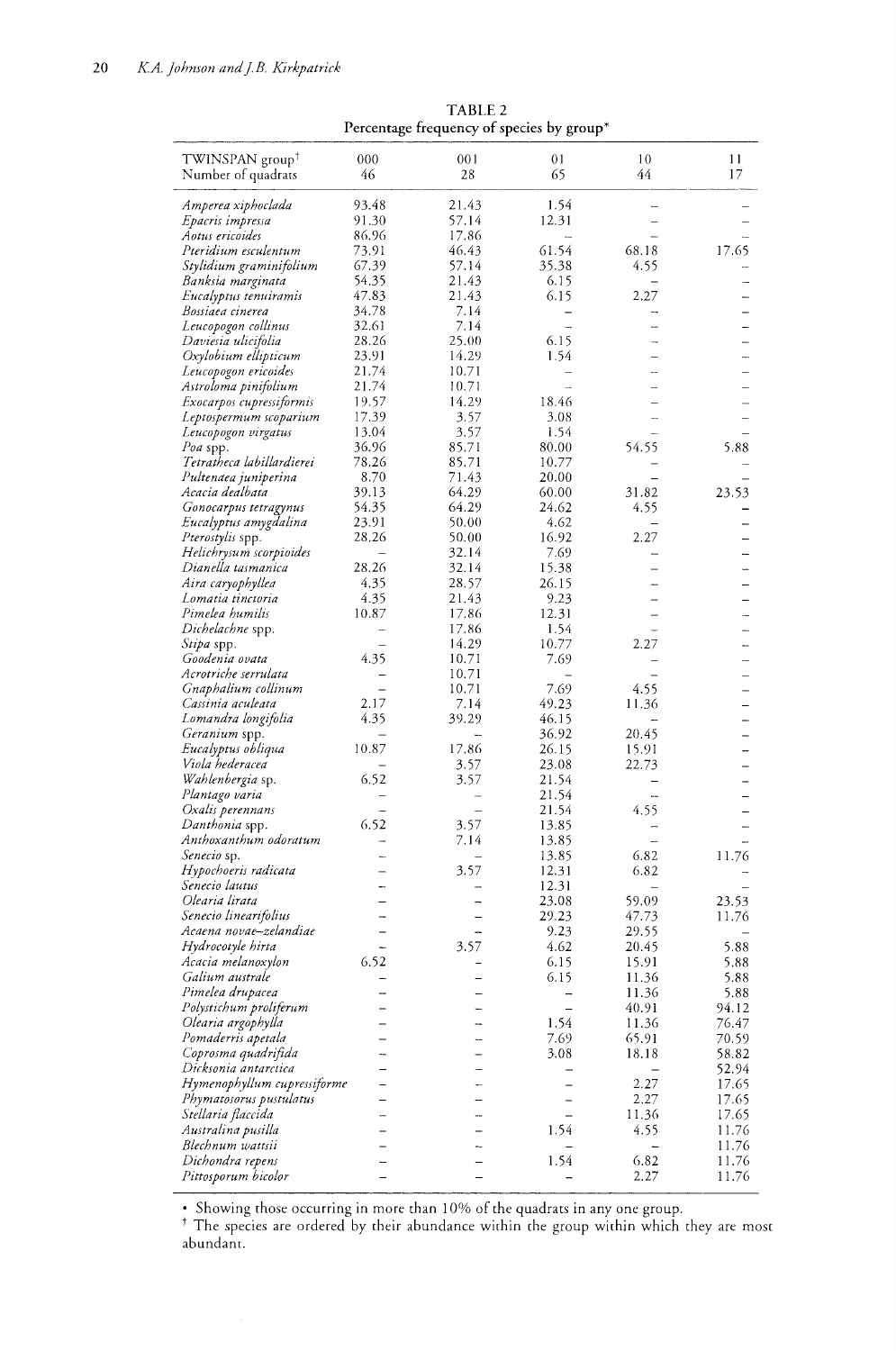**TABLE 3** Bray-Curtis dissimilarity matrix for plant communities

|                | 000    | 001    | 01     | 10     | 11     |
|----------------|--------|--------|--------|--------|--------|
| 000            | 0.0000 | 0.3983 | 0.6370 | 0.8073 | 0.9188 |
| 001            | 0.3983 | 0.0000 | 0.4878 | 0.7652 | 0.9105 |
| 0 <sub>1</sub> | 0.6370 | 0.4878 | 0.0000 | 0.5462 | 0.8203 |
| 10             | 0.8073 | 0.7652 | 0.5462 | 0.0000 | 0.5809 |
| 11             | 0.9188 | 0.9105 | 0.8203 | 0.5809 | 0.0000 |
|                |        |        |        |        |        |

# **Environmental Relationships**

The surface rock cover is greatest in the wet sclerophyll communities and least in the dry sclerophyll communities. The E. obliqua-Olearia community has a significantly higher rock cover than the E. obliqua-Pomaderris and dry sclerophyll communities, and the shrubby E. obliqua-Pomaderris forest has a higher cover than the dry sclerophyll forests. The grassy/shrubby E. obliqua community has a greater rock cover than the heathy E. tenuiramis and heathy E. amygdalina communities, which exhibit no significant difference between them (table 4).

The slope varies from steep cliffs to relatively level areas on top of the eastern cliff and on the valley floor. The grassy/shrubby E. obliqua and E. obliqua-Pomaderris communities occur on significantly steeper slopes than the other communities, and the heathy E. tenuiramis community occurs on significantly steeper slopes than the heathy E. amygdalina community.

The quadrats in the E. obliqua-Olearia wet sclerophyll community occur significantly more on southerly and easterly aspects than on other aspect classes. The quadrats in the E. obliqua-Pomaderris wet sclerophyll forest occur significantly more on southwesterly and northeasterly aspects. The quadrats in the dry sclerophyll communities occur significantly more on westerly and northerly aspects.

The soils in the heathy E. tenuiramis and heathy E. amygdalina communities are grey to brown, stony fine sandy loams. Depth ranges from 0.25 to 0.35 m. The soils

of the grassy/shrubby E. obliqua and E. obliqua-Pomaderris communities are predominantly brown and are loam to fine sandy loams. Soil depth usually approximates 0.95 m. The soils of the E. obliqua-Olearia community are dark grey to dark brown-black and are fine loamy sands to silty clays with a moderate to low permeability. Soil depth usually approximates 1.4 m.

The heathy E. tenuiramis community is located within a significantly more acidic edaphic environment than any of the other communities, and the heathy E. amygdalina community occurs on more acidic soils than the grassy/ shrubby E. obliqua community.

The only significant differences in the percentage weight loss on ignition involved the heathy E. amygdalina community, which had a lower value than both the E. obliqua-Pomaderris community and the E. obliqua-Olearia community.

The above data indicate that moisture availability is a major correlate of variation in the vegetation of the reserve. The water-holding capacity of the soils increases from the cliff top to the alluvial flats as a result of both increasing soil depth and a higher proportion of fine particles. Overland flow and ground water would tend to augment the amount of moisture available to be held in the soils of the lower slopes. Also, the magnitude of the impact of insolation on evapotranspiration generally decreases along the vegetation continuum from heathy E. tenuiramis dry sclerophyll forest to E. obliqua-Olearia argophylla wet sclerophyll forest as a result of variation in aspect and the effect of shading from the cliffs.

Tree height has been observed to be related to moisture status, with greater moisture availability being reflected in greater height (Kirkpatrick & Nunez 1980). The vegetation of the Reserve shows a trend in increasing eucalypt and shrub height from the dry sclerophyll communities to the wet sclerophyll communities (table 1), which coincides with the putative increase in soil moisture. The high proportion of dead trees in the wet sclerophyll forests might reflect a failure of downslope flow during the dry summers immediately preceding data collection (cf. Kirkpatrick & Marks 1985).

| Environmental variables for plant communities |               |               |            |            |       |
|-----------------------------------------------|---------------|---------------|------------|------------|-------|
| Community                                     | $000 -$       | 001           | 01         | 10         | 11    |
| No. of quadrats                               | 46            | 28            | 65         | 44         | 17    |
| soil colour                                   | dark grey     | dark brown    | dark brown | dark brown | black |
| soil depth (m)                                | $0.25 - 0.35$ | $0.25 - 0.35$ | 0.95       | 0.95       | 1.40  |
| Mean pH                                       | 5.0           | 5.7           | 6.0        | 6.2        | 6.0   |
| Standard deviation pH                         | 0.7           | 0.7           | 0.8        | 1.0        | 1.6   |
| Mean % weight loss on ignition                | 9.6           | 7.8           | 10.3       | 10.8       | 12.4  |
| Standard deviation weight loss                |               |               |            |            |       |
| on ignition                                   | 5.0           | 4.3           | 6.6        | 5.4        | 7.2   |
| Mean % bare ground                            | 30            | 15            | 20         | 20         | 20    |
| Mean % rock cover                             | $\leq$        | $\leq$        |            | 10         | 20    |
| Mean degree ground slope                      |               | $\leq$        | 20         | 16         |       |
| Aspect*                                       | 2.5           | 2             | 2          | 3          | 4     |

TABLE 4

\* Aspect coded on ecological similarity as follows:  $1 = NW$  (driest aspect);  $2 = W, N$ ;  $3 = SW, NE$ ;  $4 = S, E$ ;  $5 = SE$ (wettest aspect).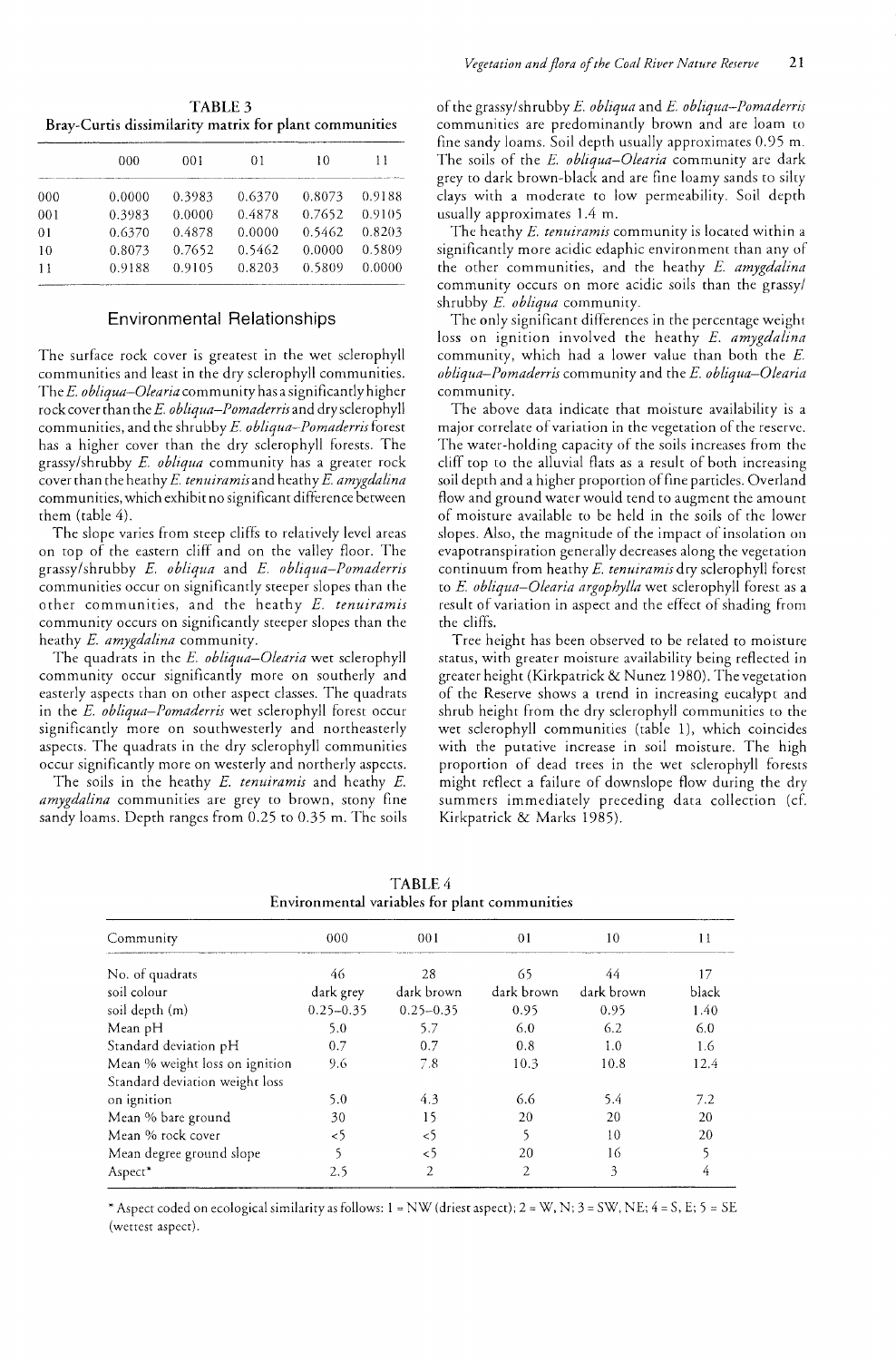Our limited data related to soil nutrient availability, pH and soil organic content, also indicates an increase from the cliff top to the alluvial flats. However, the magnitude of the differences is much less than with the attributes related to moisture availability. Both pH and organic content can be as much a function of the vegetation type as a cause of its differentiation. For example, the litter of Pomaderris is know to be rich in calcium, which would increase pH (Ashton 1976), and soil organic content is a partial function of vegetation productivity (Attiwill & Leeper 1987). Nevertheless, soils could be expected to be naturally more fertile on the lower slopes, as a result of downslope movement of nutrients through leaching and erosion over time, and because the rocks that tend to form cliff tops are among the more siliceous in a sedimentary series. Certainly, the transition from scleromorphic understoreys to those with substantial components of grasses and broad-leaved shrubs, as recorded in the Coal River Gorge, is typically associated with increasing nutrient status (e.g. Specht 1974).

The codirectionality of moisture and nutrient status makes it impossible to tease out their exact contributions to variation in the vegetation. These gradients may be reinforced by a feedback mechanism between environment, vegetation and litter characteristics and fire frequency, such that fire is least frequent in the valley flats and most frequent on the cliff tops. However, apart from the observation that fire has been more recent on the cliff top than in the valley, we have no data on this subject.

### **Conservation Significance and Management**

With one exception the species and floristic communities identified in this study are considered to be well reserved (Kirkpatrick et al. 1995). The heathy Eucalyptus tenuiramis forest which was once widespread in the southern Midlands and Derwent Valley (Williams 1991) is that exception. The Coal River Gorge Nature Reserve is its sole security.

The nature of the Coal River Gorge poses a number of problems for management. Firstly, it does not occupy a complete catchment. It is situated mostly in a valley and as a result is subjected to runoff from the surrounding pastures on the hill tops. Secondly, it is long and narrow with a correspondingly high perimeter to area ratio. And thirdly, its relatively small size (209 ha) means that it is at risk from a single event, such as fire.

However, the Reserve is contiguous with other relatively undisturbed areas on private property. Much of this land is likely to remain unmodified due to its inappropriateness for agricultural or grazing purposes, but it is realistic to assume that clearance will continue on suitable land. There is a need to encourage the retention of this native bush surrounding the Reserve for a number of reasons. Firstly, it increases the effective size of the Reserve; and, secondly, it acts as a buffer zone between the Reserve and farmed lands.

Exotic species invasion into the Reserve occurs from surrounding private property; and from water-borne seeds carried by the Coal River. Although exotic species, such as blackberries, were observed growing adjacent to the river, there is no evidence that they are invading the surrounding wet sclerophyll environment. The majority of exotic species invasion is occurring along the interface between the Reserve and farmland.

We recommend that the presence of willow trees (Salix alba) in the Coal River at the southern end of the Reserve be monitored to ensure that they are not being dispersed upstream. The majority of exotic species observed in the Reserve are herbaceous and do not seem to threaten the native species.

The southern end of the Reserve is subjected to grazing by sheep and cattle from adjacent private property. The cliff line and adequate fencing on most Reserve boundaries appear to prevent grazing from occurring in rhe bulk of the Reserve. We recommend that grazing be totally excluded from the Reserve by the improvement of the boundary fence.

Fire is an integral part of the ecology of the plant communities in the Reserve. The amount of dead wood resulting from extensive tree dieback in both the dry and wet sclerophyll communities may increase the severity of fire if it occurs. Fire sensitive species, such as Olearia argophylla, which gain some protection from fire in the moist gully location, may have their protection decreased by the dead wood which acts as a source of fuel.

The control of fire regimes in dry sclerophyll vegetation is important in management for conservation. For example, fire regimes of less than ten years are known to reduce species richness in most sedgey and heathy dry sclerophyll communities and a regime of less than 20-25 years reduces richness in shrubby communities (Williams 1991). Conversely, richness also declines in these dry sclerophyll communities if the fire-free period is too great.

We recommend that fire be used as a management tool in the dry sclerophyll vegetation if the fire free period becomes great enough to put species richness at risk. Fire should not normally be used as a management tool in the wet sclerophyll vegetation as the need for it is so infrequent and accidental fires are likely to provide for that need.

# **ACKNOWLEDGEMENTS**

We thank Adrian Pyrke for assistance with computer programmes, Geoffrey Day for assistance with matters concerning computers, and Mr and Mrs Lyall who provided accommodation near the study area.

### **REFERENCES**

- ASHTON, D.H., 1976. Phosphorus in forest ecosystems at Beenak, Victoria. *J. Ecol.* 64: 171-186.
- ATTIWILL, P.M. & LEEPER, G.W., 1987. FOREST SOILS AND NUTRIENT CYCLES. Melbourne University Press, Melbourne.
- BROWN, M.J. & BAYLY-STARK, H.J., 1979. The plant communities of the East Risdon Nature Reserve. Tasm. Nat. 71: 2-6.
- BROWN, M. J. & PODGER, F.D., 1982. Floristics and fire regimes of a vegetation sequence from sedgeland-heath to rainforest at Bathurst Harbour, Tasmania. Aust. J. Bot. 30: 659–676.
- BUCHANAN, A.M., 1995. A CENSUS OF THE VASCULAR PLANTS OF TASMANIA. Tasm. Herb. Occ. Publ. 5.
- DUNCAN, F. & BROWN, M.J., 1985. DRY SCLEROPHYLL VEGETATION IN TASMANIA. Wildl. Div. Tasm. NPWS Tech. Rep. 85/1.
- DUNCAN, F. & HARRIS, S., 1983. A Botanical study in the Colonels Hills, an area of sclerophyll bushland near Tooms Lake. Tasm. Nat. 10: 5-16.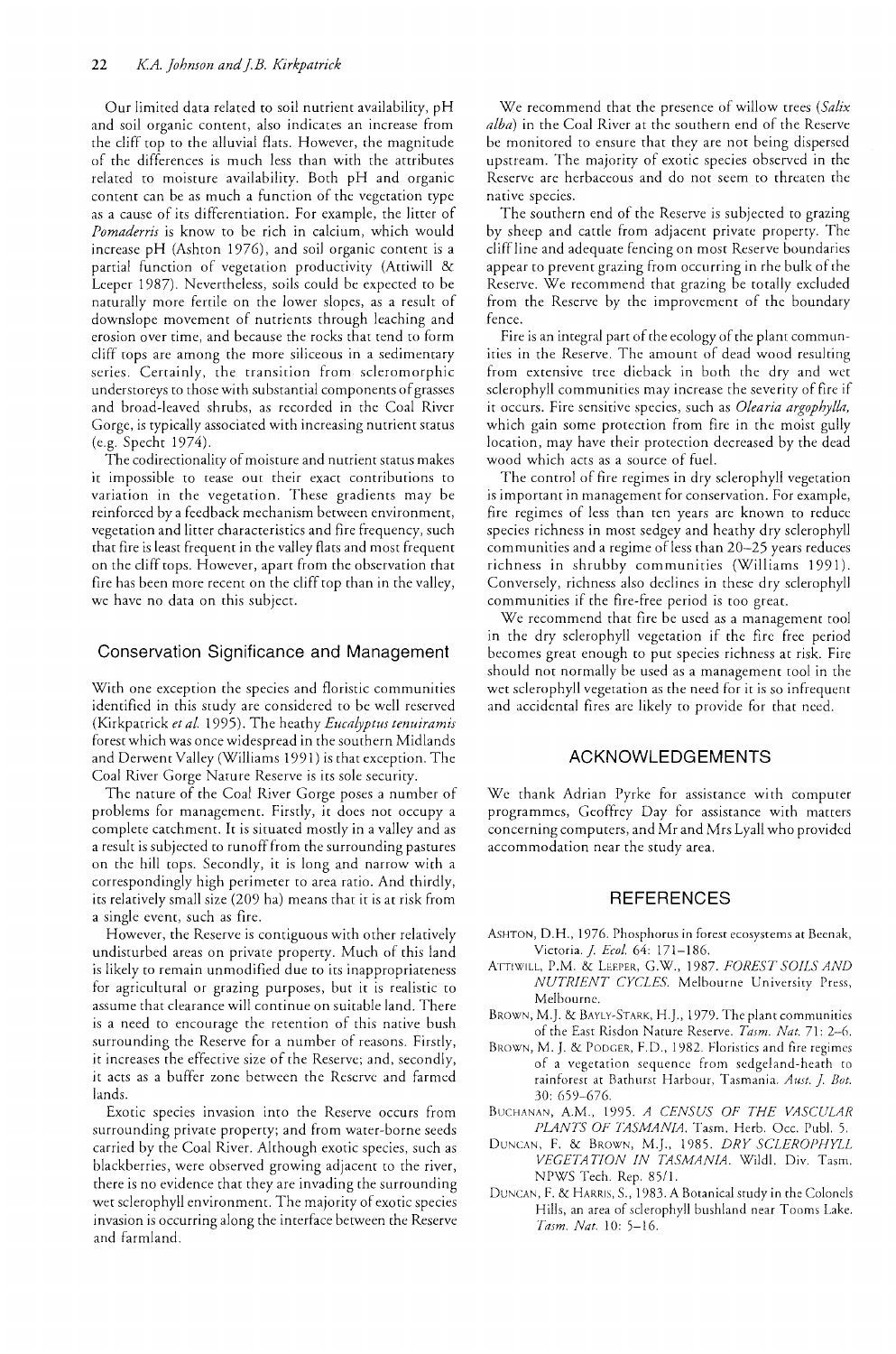- ELLIS, R.C., 1985. The relationships amongst eucalypt forest, grassland and rainforest in a highland area in northeastern Tasmania. *Aust. J Ecol.* 10: 297-314.
- HILL, M.O., 1979. *TWINSPAN A FORTRAN PROGRAM FOR ARRANGING MULTIVARIATE DATA IN AN ORDERED TWO-WAY TABLE BYCLASSIFICATION OF THE INDIVIDUALS AND ATTRIBUTES.* Ecology and Systematics, Cornell University, New York.
- HOGG, A. & KIRKPATRICK, J.B., 1974. The phytosociology and synecology of some southern Tasmanian eucalypt foresrs and woodlands. *J Biogeogr.* 1: 227-245.
- JACKSON, W.D., 1968. Fire, air, water and earth An elemental ecology of Tasmania. *Proc. Ecol. Soc. Aust.* 3: 9-16.
- KIRKPATRICK, J.B., 1977. *THE DISAPPEARING HEATH.* Tasmanian Conservation Trust, Hobart.
- KIRKPATRICK, J.B., 1991. *TASMANIAN NATIVE BUSH: A MANAGEMENT HANDBOOK* Tasmanian Environment Centre, Hobart.
- KIRKPATRICK, J.B. & MARKS, F., 1985. Observation of drought damage to some native plant species in eucalypt forests and woodlands near Hobart, Tasmania. *Pap. Proc. R. Soc. Tas.* 119: 15-21.
- KIRKPATRICK, J. B. & NUNEZ, M., 1980. Vegetation-radiation relationships in mountainous terrain: eucalypt-dominated vegetation in the Risdon Hills, Tasmania. *J. Biogeog.* 7: 197-208.
- KIRKPATRICK, J.B., PEACOCK, R.J., CULLEN, P.J. & NEYLAND, M.G., 1988. *THE WET EUCALYPT FORESTS Of' TASMANIA.* Tasmanian Conservation Trust, Hobart.
- KIRKPATRICK, J.B., BARKER, P., BROWN, M.]., HARRIS, S. & MACKIE, R., 1995. *THE RESt'RVATION STATUS OF TASMANIAN VASCULAR PLANT COMMUNITIES.* Wild!. Sci. Rep. 95/4. Parks and Wildlife Service, Tasmania,
- KMIETOWICZ, Z. W. & YANNOULlS, Y., 1976. *MATHEMATICAL, STA TISTICAL AND FINANCIAL TABLES FOR THE SOCIAL SCIENCES.* Longman Inc., New York.
- MUELLER-DoMBOIS, M.D. & ELLENBERG, H., 1974. *AIMS AND METHODS OF VEGETATION ECOLOGY* Wiley International, New York.
- SIEGEL, S., 1956. *NON-PARAMETRIC STATISTICS FOR THE BEHAVIOURAL SCIENCES.* McGraw-Hill Kogakussha Ltd, Japan.
- SPECHT, R.L., 1974. *THE VEGETATION OF SOUTH AUSTRALIA* Government Printer, Adelaide.
- WALTER, E.D., 1974. Determination of carbonate and organic matter in calcareous sediments and sedimentary rocks by loss on ignition: comparison with other methods. J. *Sediment. Petrol.* 44: 242-248.
- WILLIAMS, K., 1991. Dry sclerophyll vegetation. *In* Kirkpatrick, J.B. (Ed.): *TASMANIAN NATIVE BUSH: A MANAGEMENT HANDBOOK* Tasmanian Environment Centre, Hobart.

(accepted 20 June 1995)